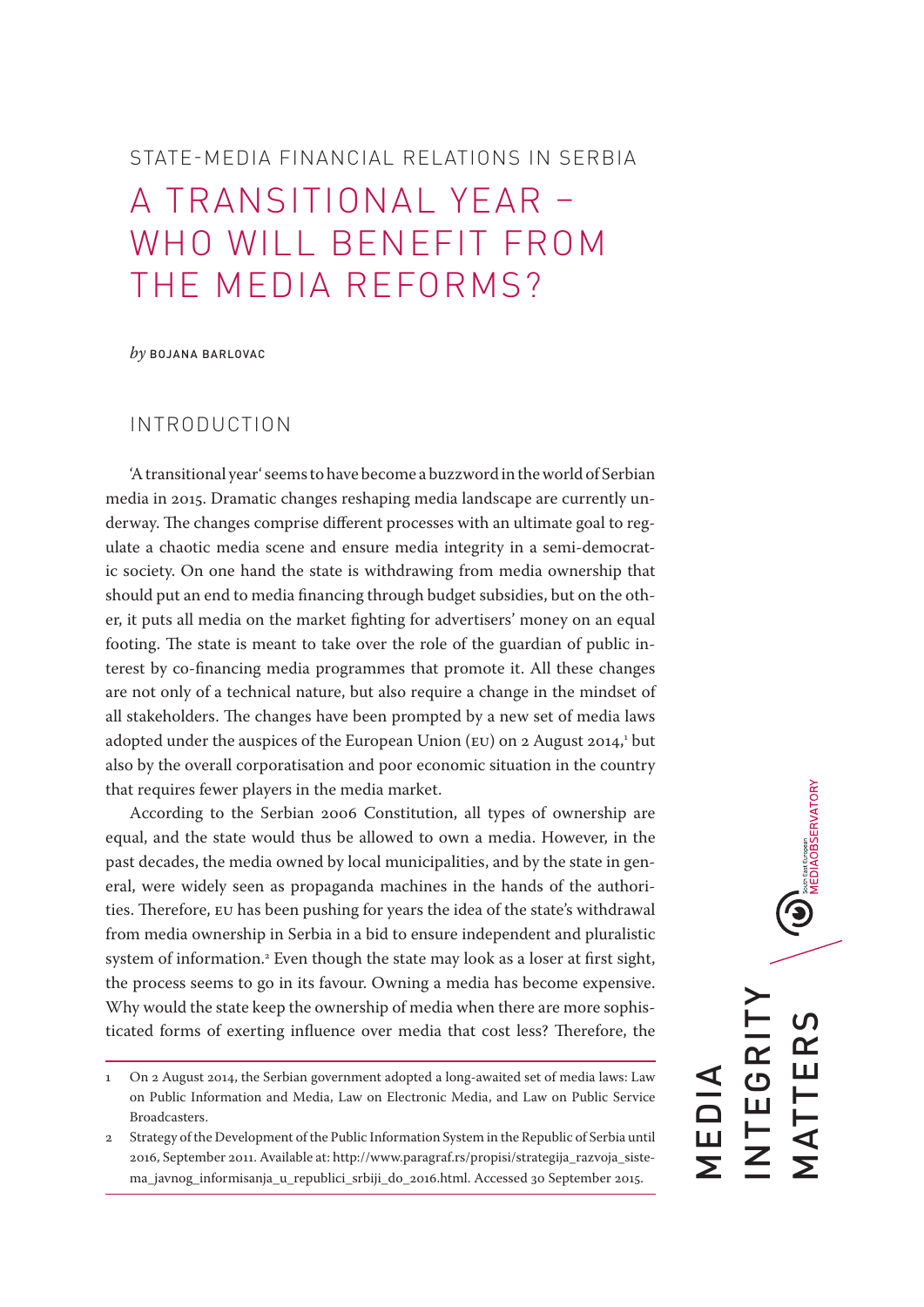state has been declaring own withdrawal from media ownership for the second time,3 paving the way for more "innovative" means for political parties to remain the key players in the field.

The privatisation process<sup>4</sup> includes 72 media, mostly local media with only few influential at a national level: *Tanjug* news agency, *Studio B* TV channel and Novi Sad-based daily *Dnevnik*. A total of 22 media acquired new owners in the first round by 11 September 2015, while 28 of the total went on to the next round. As to the remaining 22 media, their liquidation or capital transfer of employees will be conducted free of charge. Three companies will switch off their signals – *Radio Television Ćuprija*, *Radio Leskovac* and *Radio Yugoslavia*. Five opted to transfer capital to employees in the form of free shares, including *Radio Television Vranje*, *Radio Television Bor*, *Radio Television Preševo*, *Tutin* TV and *Smederevo* TV.

The process has so far<sup>s</sup> been marred by the odd value assessment of certain media, lack of transparency and unlawful changes of some procedures on the way, as well as unclear origin of money on the side of some new media owners.

According to Zoran B. Nikolić, editor-in-chief of the Serbian web site *Cenzolovka* focused on media policy, the first round of privatisation showed that only few media were valued at high sums. "According to some estimates, they [the media on sale] are totally worthless. Most of their revenues used to come from government subsidies, which will no longer be the case, and many have a lot of employees."6

The sale of Belgrade's iconic *Studio B*, a symbol of media freedom in the era of Slobodan Milošević, has drawn the heaviest attention throughout the process. However, a group of enthusiasts who stand behind the initiative Plan B for Studio B and established a collective initiative with the goal of raising money to buy out the station have stumbled upon several irregularities in the case.7 They witnessed a doubling of the *Studio B*'s value in the course of a year.<sup>8</sup> They also witnessed the bidder who eventually purchased the station be allowed to fulfil

3 First attempt of privatisation in 2007 failed.

- 5 This research has been completed in September 2015.
- 6 Interview with Zoran. B. Nikolić, editor-in-chief, *Cenzolovka* web site, 2 September 2015.
- 7 See http://www.planb.org.rs/. Accessed 30 September 2015.
- 8 Aleksandar Aćimović from Plan B for Studio B said in the interview for SEE Media Observatory for this report that the value of *Studio B* was estimated at 138,000 euro, ending with fiscal 2013, and then in 2014 it jumped to over 300,000 euro, as if the company performed well (which was not the case), and then reached 500,000 euro.

MEDIA INTEGRITY MATTERS STATE-MEDIA FINANCIAL RELATIONS IN SERBIA WHY WOULD THE STATE KEEP THE OWNERSHIP OF MEDIA WHEN THERE ARE MORE SOPHISTICATED FORMS OF EXERTING INFLUENCE OVER MEDIA THAT COST LESS? THEREFORE, THE STATE HAS BEEN DECLARING OWN WITHDRAWAL FROM MEDIA OWNERSHIP FOR THE SECOND TIME, PAVING THE WAY FOR MORE "INNOVATIVE" MEANS FOR POLITICAL PARTIES TO REMAIN THE KEY PLAYERS IN THE FIELD.

<sup>4</sup> According to the 2014 Law on Public Information and Media, the remaining state-owned media in Serbia were to be privatised by 1 July 2015. However, as the privatisation deadline approached, the government adopted changes to the law and set 31 October 2015 as new deadline due to the slow and inefficient preparation process for the privatisation.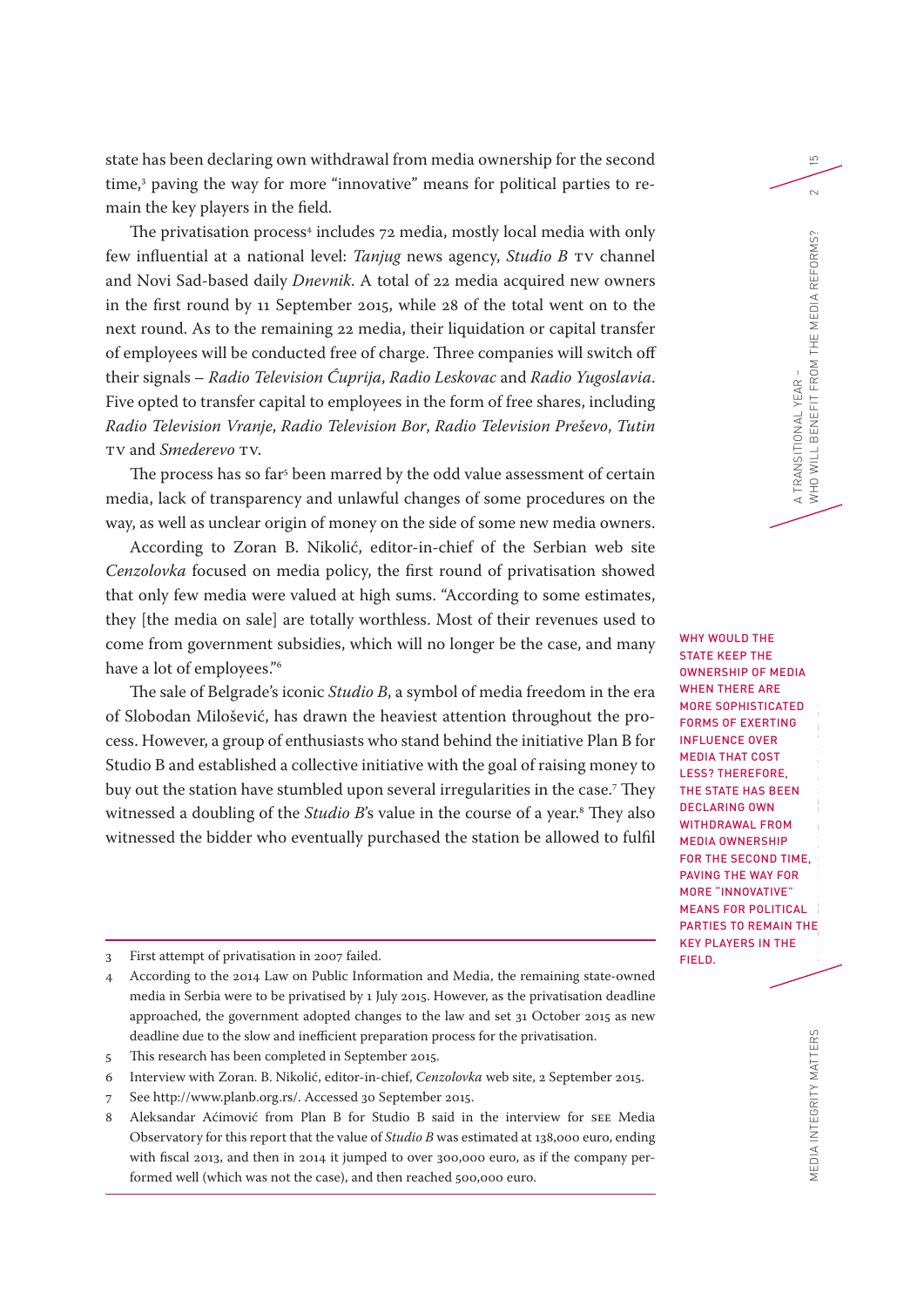its incomplete tender documentation on the spot, contrary to the rules. 9 "We never found out what document was missing [for the tender to be completed successfully] and how the offer was valid when it needed additional documentation", says Aleksandar Aćimović of Plan B for Studio B.10

Radoica Milosavljević, a local businessman from the Serbian town of Kruševac, also attracted heavy attention in the first privatisation round by having put, to date, winning bids for eight media companies (*Radio Television Pančevo*, *Radio Television Kruševac*, *Radio Television Kragujevac*, *Radio Television Caribrod*, *Radio Television Brus*, *Požega* TV, *Pirot* TV and the *Novi Kneževac Information Centre*) at the cost of 281,280 euro.

Such a privatisation process could additionally leave some national minorities without any source of information in their language, $<sup>11</sup>$  a right guar-</sup> anteed in the Serbian 2006 Constitution. The Law on Public Information and Media has not developed a systemic solution to providing professional, good quality and relevant information to citizens of minority ethnic origin. "To-beprivatised minority language media need additional affirmative measures that would secure their survival and protected position in addition to those envisaged by the Law on Public Information and Media."<sup>12</sup> A report by the SEE Media Observatory says that the country's media policy "has succumbed to the pressure of the leaders of national minority communities to allow indirect state ownership and direct funding from the budget for part of minority language media controlled by the national minorities' councils."13

It is expected that the entire privatisation process will lead to the decrease of the number of media. However, too many of them will still remain on a small and impoverished market.<sup>14</sup> This may lead to the shifting to more commercial programmes in order to draw more advertising money, meaning that the public interest is unlikely to remain high on their priority list. This is where the state is due to step in and support media programmes of public interest, instead of supporting media production, as it was the case in the past. Previously, the concept of project co-financing of media programmes was used as direct support to government friendly media producing programme that serves the

<sup>9</sup> *Studio B*, a symbol of media freedom in the era of Slobodan Milošević, was sold on 19 August 2015 to the marketing agency Maxim media for 530,000 euro. The agency, which was the only bidder, already owns four radio stations in Serbia: *TDI*, *Karolina*, *Jat* and *Hit Radio*.

<sup>10</sup> Interview with Aleksandar Aćimović, founder, Plan B for Studio B, 30 August 2015.

<sup>11</sup> According to the latest census conducted in 2011, 13 percent of Serbian citizens (about a million) are members of national minorities.

<sup>12</sup> Matić and Nedeljković, *Privatisation of minority language media in Serbia: Liberation or disappearance?*, 2015. Available at: http://mediaobservatory.net/radar/privatisation-minority-language-media-serbia-liberation-or-disappearance. Accessed 14 October 2015.

<sup>13</sup> Ibid.

<sup>14</sup> There are 1,447 media in the media register kept by the Serbian Business Registers Agency (SBRA) at the moment of drafting the report.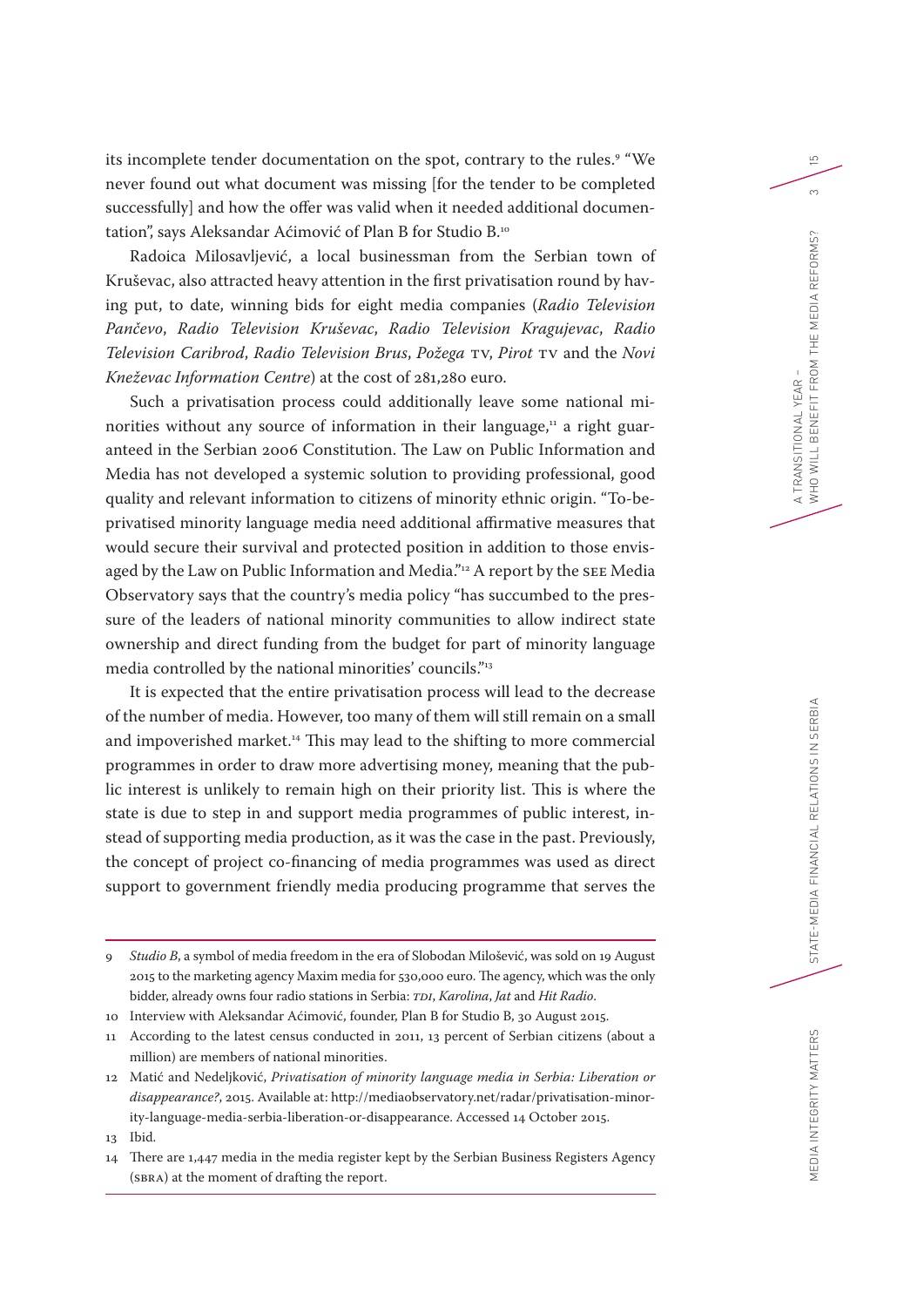authorities instead of citizens. 15 Therefore, for years, this concept was a synonym for social aid in the eyes of Serbian media.

The 2014 Law on Public Information and Media has introduced the concept of project co-financing as the only channel for state to allocate funds to the media. Year 2015 was again a transitional year with both old and new concepts of state financial support to the media colliding. Many problems have emerged here as well, including the issue of defining the public interest, impunity for entities failing to announce a call for proposals for project co-financing, competence of the members of commissions deciding on grants and non-defined mechanisms for evaluation and monitoring of the realised projects.

In addition to this, the state has turned to more subtle forms of keeping the media under its control. The latest report on the media issued by the Anti-Corruption Council (ACC) of the Government of the Republic of Serbia suggests that some media are expected to pay taxes on time, while others are tolerated for their delays.<sup>16</sup>

Our report examines three financial mechanisms in Serbia through which the political parties in power may influence the media. We look into challenges for both the state and the media in implementation of these mechanisms. They include: project co-financing of media programmes that serve a public interest; state advertising in the media, and tax relief. All of this apparently leads to the jeopardizing of media freedoms and the undermining of media integrity in the country.

## 1 PROJECT CO-FINANCING OR STATE AID?

The concept of project co-financing has long been seen as a form of state aid to already impoverished media struggling on the media market.<sup>17</sup> Until 2015, the state was distributing funds to state-owned media or allied private media through project co-financing.18 The project-based financing "has so far neither increased media pluralism nor visibly improved the quality of media production."19

18 Ibid.

<sup>15</sup> BIRN Serbia, *Izveštaj o finansiranju medija iz budžeta lokalnih samouprava 2013*. Available at: http://birnsrbija.rs/wp-content/uploads/2015/05/BIRN-Izveštaj-o-finansiranju-medijaiz-budžeta-lokalnih-samouprava-smanjen.pdf. Accessed 30 September 2015.

<sup>16</sup> ACC, *Izveštaj o vlasničkoj strukturi i kontroli medija u Srbiji*, 2015. Available at: http://www. antikorupcija-savet.gov.rs/izvestaji/cid1028-2751/izvestaj-o-vlasnickoj-strukturi-i-kontroli-medija-u-srbiji. Accessed 14 October 2015.

<sup>17</sup> BIRN Serbia, *Konkursno finansiranje medija*, September 2014. Available at: http://birnsrbija.rs/wp-content/uploads/2015/04/KONKURSNO-FINANSIRANJE-MEDIJA1.pdf. Accessed 25 September 2015.

<sup>19</sup> Matić, *Soft Censorship: Strangling Serbia's Media*, 2013, p. 25.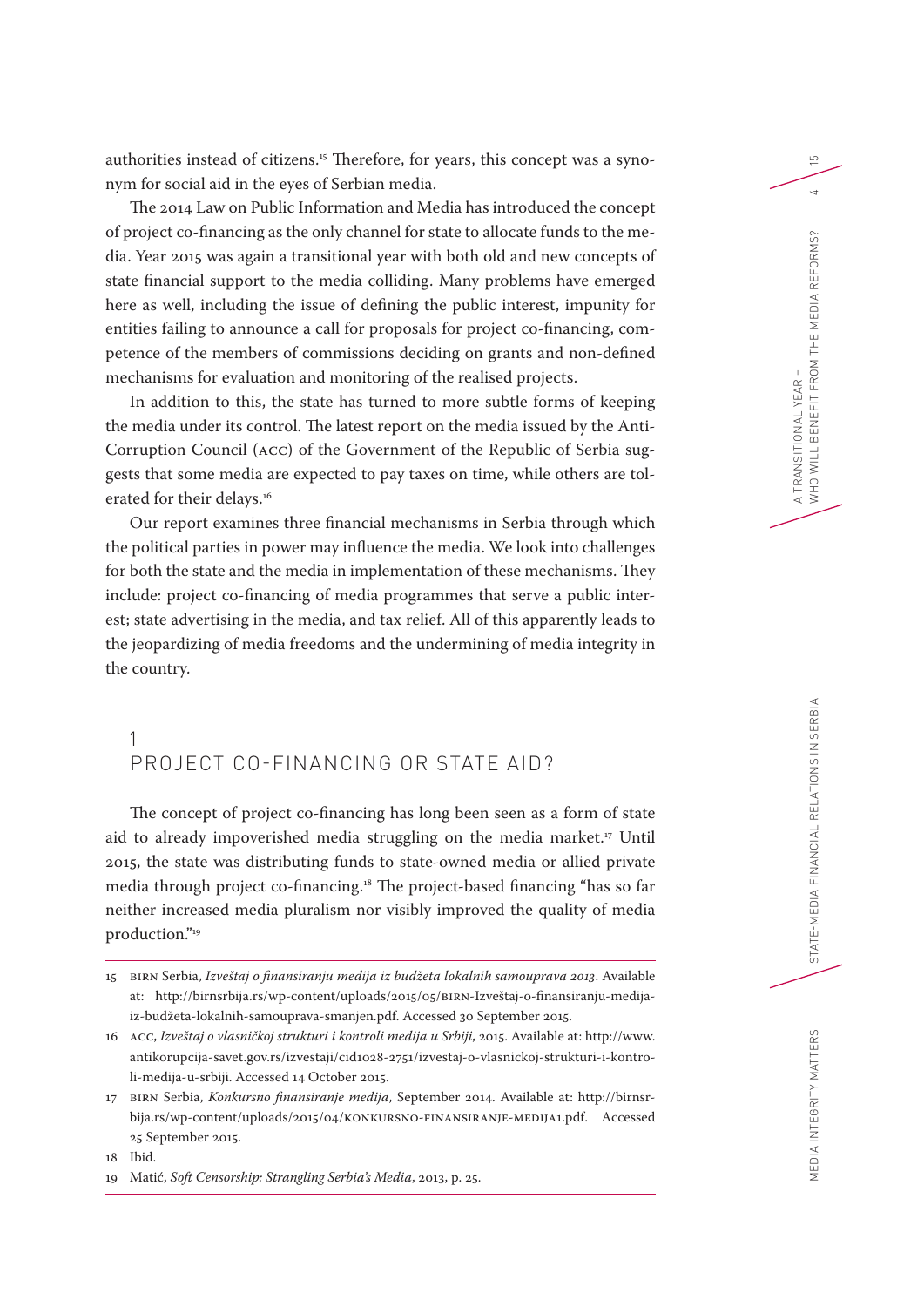Under the 2014 media legislation, the situation has somewhat changed preventing the state from interfering in the process of project co-financing. The country's journalists' associations are tasked with the monitoring of the process, deploying experts in commissions deciding on the distribution of funds, while heads of municipalities/ministers have no discretion to change their decision, as it was the case before. The Coalition of Media and Journalists Associations has yet to make a corpus of trained and knowledgeable members of these commissions.<sup>20</sup> Due to lack of time to prepare, as they claim,<sup>21</sup> the Coalition was monitoring the process and deploying different experts deemed to be able to complete the task successfully.

#### 1.1

#### NEW MECHANISM, NEW PROBLEMS

In 2015, a transitional year, calls for project proposals<sup>22</sup> have been made for the first time under the new law unravelling a whole new set of problems. The 2014 regulation stipulates that local municipalities are obliged to issue a call for proposals under this grant scheme, but the consequences of a potential circumvention of the law and failure to issue it are not provided. Few municipalities have already used this opportunity and failed to allocate any money for public information in the local community and make a call for proposals.<sup>23</sup>

Another problem that emerged on the way is related to the concept of public interest since all the media programmes selected for project co-financing are due to be pursuing public interest. The law has few general paragraphs on the issue, which were taken from the 2011 Media Strategy. The perception of public interest certainly differs from one municipality to another. Taking into consideration local specifics is of utmost importance in this process, given that regional and provincial public service broadcasters and nation-wide press are not able to serve and cover stories of interest to citizens in different parts of the country. The foregoing raises concerns as to how members of the selection commissions for project co-financing will be able to recognise the public interest in local municipalities as they often do not come from these municipalities

- 22 According to an UNS statement, total sum allocated from the Vojvodina provincial secretariats and the Ministry of Culture and Information, as well as from the local (municipality) budgets for financing media, amounted to 2.46 billion dinars (about 20.5 million euro) in 2015. See http://www.uns.org.rs/sr/desk/akcija/29623/drzava-finansira-medije-sa-246-milijarde-dinara.html. Accessed 14 October 2015.
- 23 These municipalities are Požega, Tutin, Sjenica, Novi Pazar and Bajina Bašta. See http:// nuns.rs/reforma-javnog-informisanja/projektno-finansiranje-medija.html?position=1. Accessed 13 October 2015.

MEDIA INTEGRITY MATTERS  $\blacksquare$ THE 2014 REGULATION STIPULATES THAT LOCAL MUNICIPALITIES ARE OBLIGED TO ISSUE A CALL FOR PROPOSALS UNDER THIS GRANT SCHEME, BUT THE **CONSEQUENCES** OF A POTENTIAL CIRCUMVENTION OF THE LAW AND FAILURE TO ISSUE IT ARE NOT PROVIDED. FEW MUNICIPALITIES HAVE ALREADY USED THIS OPPORTUNITY AND FAILED TO ALLOCATE ANY MONEY FOR PUBLIC INFORMATION IN THE LOCAL COMMUNITY AND MAKE A CALL FOR PROPOSALS.

MEDIA INTEGRITY MATTERS

A TRANSITIONAL YEAR –

WHO WILL BENEFIT FROM THE MEDIA REFORMS? 5

A TRANSITIONAL YEAR –<br>WHO WILL BENEFIT FROM THE MEDIA REFORMS?

 $\overline{5}$ 

<sup>20</sup> The coalition comprises Independent Journalists Association of Serbia (NUNS), Journalist Association of Serbia (UNS), Association of the Local Independent Media - Local Press, Association of Independent Electronic Media (ANEM) and Independent Association of Vojvodina Journalists (NDNV).

<sup>21</sup> Interview with Vukašin Obradović, president, NUNS, 14 September 2015.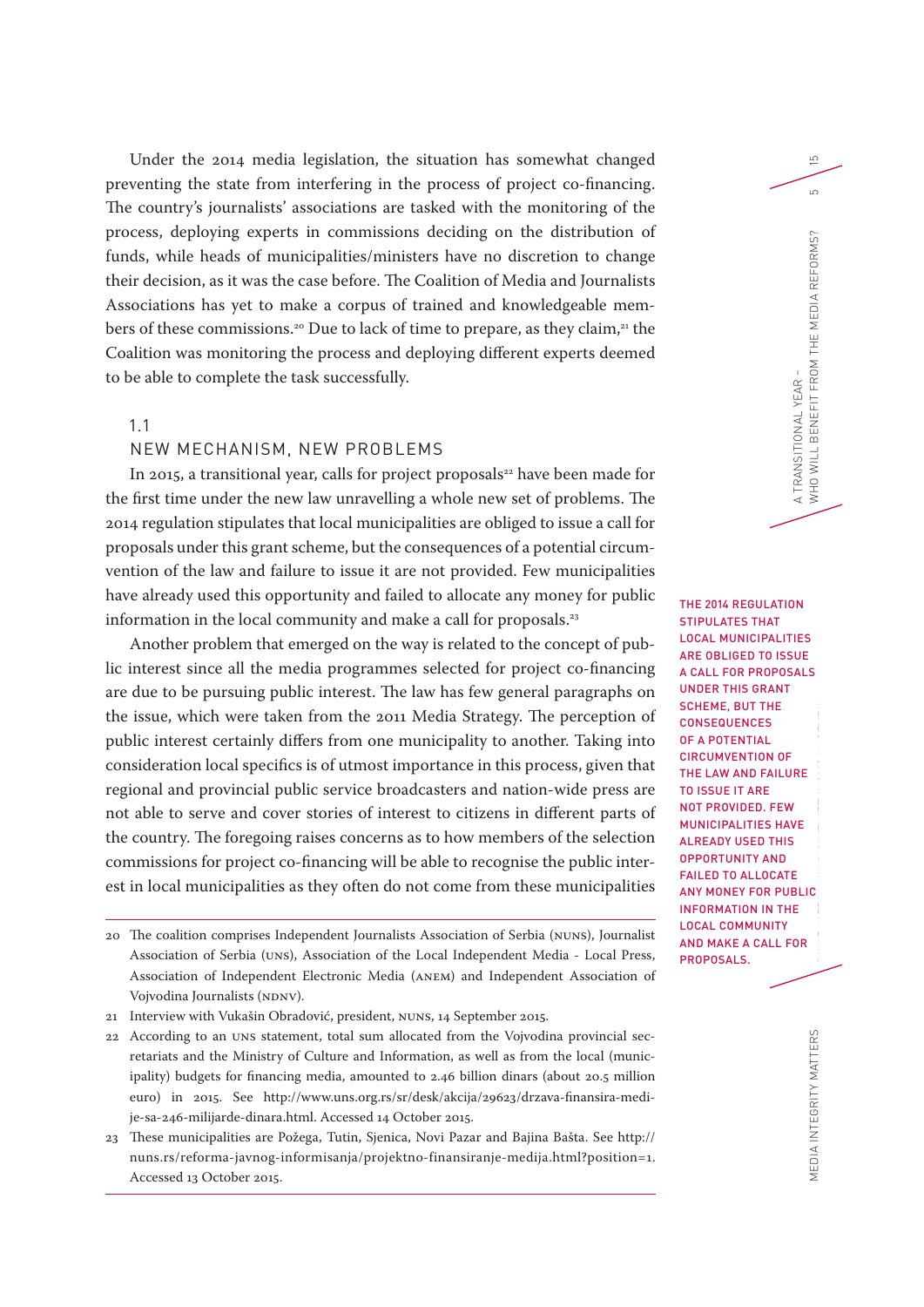and do not know what the public interest would be. This consequently raises doubts as to their own judgment on the project(s) to be co-financed by the state. Vukašin Obradović, president of the Independent Journalists Association of Serbia (NUNS), who was also member of one of the commissions, adds that the media themselves neither understand the concept of public interest, judging by the project proposals they submit. "I believe that the media also need some kind of education on project co-financing, namely as to how to determine public interest and how to draft project proposals", Obradović said.<sup>24</sup>

The selection commission members have also demonstrated lack of knowledge related to the overall concept of project co-financing. As a result, in a call made by the Ministry of Culture and Information in spring 2015, many media got very small amounts of money, much less than what they had requested. Given the financial difficulties they are facing, the media could not, however, decline even such little sums. Project co-financing does cover up to 80 percent of their projects, and many of them even got less than that.

At the 2015 call for project proposals of the Ministry of Culture and Information (held on 11 May 2015), a total of 161 projects received 121 million dinars (about 1 million euro) for co-funding media programmes under the category of production of electronic and print media. The minimum amount of only 72,000 dinars (about 600 euro) was granted to the web portal *Glas Opova*, while the production group Mreža got the biggest amount of co-financing by the Ministry – 4,278,000 dinars (about 35,633 euro).<sup>25</sup>

#### *Table 1* MEDIA SELECTED FOR PROJECT CO-FINANCING IN 2015

|          | <b>MEDIA</b>                      | AMOUNT (EUR) | AMOUNT (RSD) |
|----------|-----------------------------------|--------------|--------------|
|          | MREŽA                             | 35,650       | 4,278,000    |
| 2        | <b>FONDACIJA FOND B92</b>         | 32,333       | 3,880,000    |
| 3        | <b>BRENDON CONSULTANCY AGENCY</b> | 22,941       | 2,753,000    |
| 4        | <b>BETA NEWS AGENCY</b>           | 21,150       | 2,538,000    |
| 5        | <b>DAN GRAF</b>                   | 20,833       | 2,500,000    |
| 6        | <b>MEDIJA CENTAR</b>              | 20,447       | 2,453,660    |
| 7        | ADVANCE MEDIA D.O.O.              | 18,075       | 2,169,000    |
| 8        | <b>FONET NEWS AGENCY</b>          | 18,041       | 2,165,000    |
| 9        | P CHANNEL 2                       | 16,666       | 2,000,000    |
| 10       | <b>STUDI MAG</b>                  | 16,666       | 2,000,000    |
| $\cdots$ |                                   |              |              |
| 161      | <b>GLAS OPOVA</b>                 | 600          | 72.000       |

Source: Ministry of Culture and Information.<sup>26</sup>

WHO WILL BENEFIT FROM THE MEDIA REFORMS? 6 A TRANSITIONAL YEAR -<br>WHO WILL BENEFIT FROM THE MEDIA REFORMS? A TRANSITIONAL YEAR – AT THE 2015 CALL FOR PROJECT PROPOSALS OF THE MINISTRY OF CULTURE AND INFORMATION (HELD ON 11 MAY 2015), A TOTAL OF 161 PROJECTS RECEIVED 121 MILLION DINARS (ABOUT 1 MILLION EURO) FOR CO-FUNDING MEDIA PROGRAMMES MEDIA INTEGRITY MATTERS STATE STATE STATE RELATIONS IN SERIES STATES STATES IN SERIES SERVICES SERVICES SERVICES UNDER THE CATEGORY OF PRODUCTION OF ELECTRONIC AND PRINT MEDIA. THE MINIMUM AMOUNT OF ONLY 72,000 DINARS (ABOUT 600 EURO) WAS GRANTED TO THE WEB PORTAL GLAS OPOVA, WHILE THE PRODUCTION GROUP MREŽA GOT THE BIGGEST AMOUNT OF CO-FINANCING BY THE MINISTRY – 4,278,000 DINARS (ABOUT 35,633 EURO).

 $\overline{5}$ 

 $\sim$ 

24 Interview with Vukašin Obradović, president, NUNS, 14 September 2015.

25 The results are available at http://www.kultura.gov.rs/lat/konkursi/rezultati--konkursa-za-sufinansiranje-projekata-proizvodnje-medijskih-sadrzaja-iz-oblasti-javnog-informisanja-u-2015--godini. Accessed 14 October 2015.

26 Available at: http://www.kultura.gov.rs/docs/konkursi/19919583532220160079/RESENJE%20 OPSTI%20KONKURS.pdf. Accessed 20 October 2015.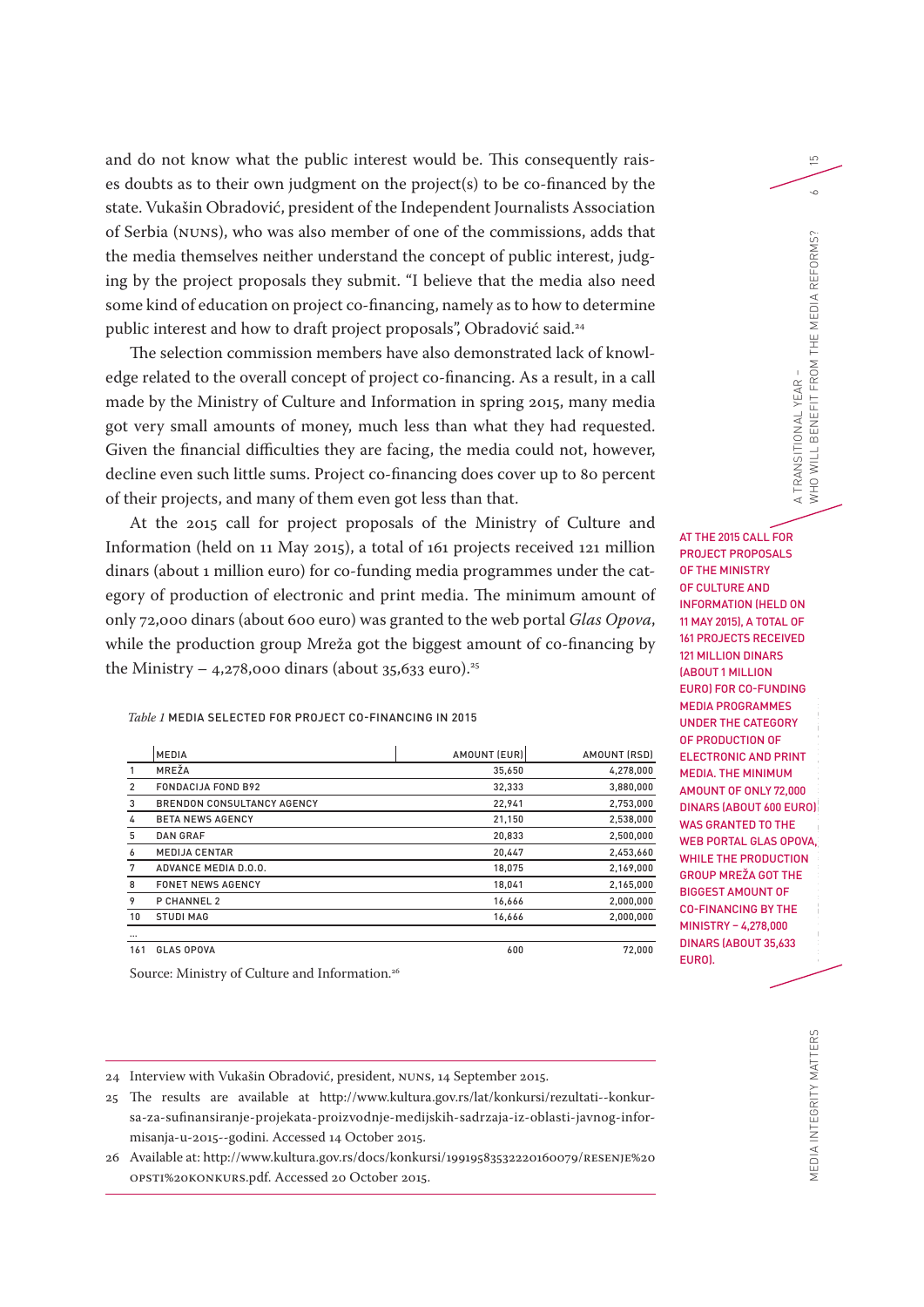Such allocation of the Ministry's funds confirms that relics of the past are still alive. Slobodan Georgijev of *Balkan Investigative Reporting Network* (*BIRN*), who has been following the project co-financing of media programmes in the past few years, says that the project co-financing has remained a social category since both sides see it as a state aid instead of support to producing programmes pursuing public interest, as stipulated by the law. "Now they do not have any obligation to produce any content", Georgijev added referring to the fact that the selected media are not obliged to produce any programme of public interest since they obtained less money for it from the Ministry than they had requested.<sup>27</sup> In September 2015, the Serbian Ministry of Culture and Information tried to resolve the problem by setting a minimum amount (lowest threshold) for project co-financing, thus encouraging local municipalities to do the same.<sup>28</sup>

Little has been known and made public about the entire process of co-financing media programmes. The Coalition of Media and Journalist Associations was the only body in charge of monitoring the entire process and they managed to miss some calls for proposals in local municipalities due to poor communication between the two entities. Moreover, most of the local municipalities did not post the results of their calls on their web sites.

The monitoring and evaluation issue of the project co-financing of the media remains open, threatening to undermine the entire process. The Ministry itself has not designed a system of evaluation of these projects citing lack of capacities.29 Some media experts insist that the Ministry should find an external organisation/consultancy to do the job. This would require additional money from the state budget but also contribute to greater transparency and better regulation in the field. Those who failed to meet the criteria from the first call for proposals will learn from their mistakes. Obradović from NUNS believes that the evaluation reports should be an integral part of project documentation for the following call. "The selection commissions in the following years will have a much easier job if they have reports from previous years on whether relevant media have produced a project and how, i.e. whether they have met their obligations", Obradović said.30

MEDIA INTEGRITY MATTERS  $\blacksquare$ THE MONITORING AND EVALUATION ISSUE OF THE PROJECT CO-FINANCING OF THE MEDIA REMAINS OPEN, THREATENING TO UNDERMINE THE ENTIRE PROCESS. THE MINISTRY ITSELF HAS NOT DESIGNED A SYSTEM OF EVALUATION OF THESE PROJECTS CITING LACK OF CAPACITIES.

A TRANSITIONAL YEAR –

WHO WILL BENEFIT FROM THE MEDIA REFORMS? 7

A TRANSITIONAL YEAR -<br>WHO WILL BENEFIT FROM THE MEDIA REFORMS?

 $\overline{5}$ 

 $\sim$ 

<sup>27</sup> Interview with Slobodan Georgijev, editor, *BIRN*, 27 August 2015.

<sup>28</sup> Maximum amount stands at 4,500,000.00 dinars (about 37,500 euro) while lower stands at 450,000 dinars (about 3,750 euro).

<sup>29</sup> Only three persons in the Ministry of Culture and Information are tasked with the project co-financing of media programmes.

<sup>30</sup> Interview with Vukašin Obradović, president, NUNS, 14 September 2015.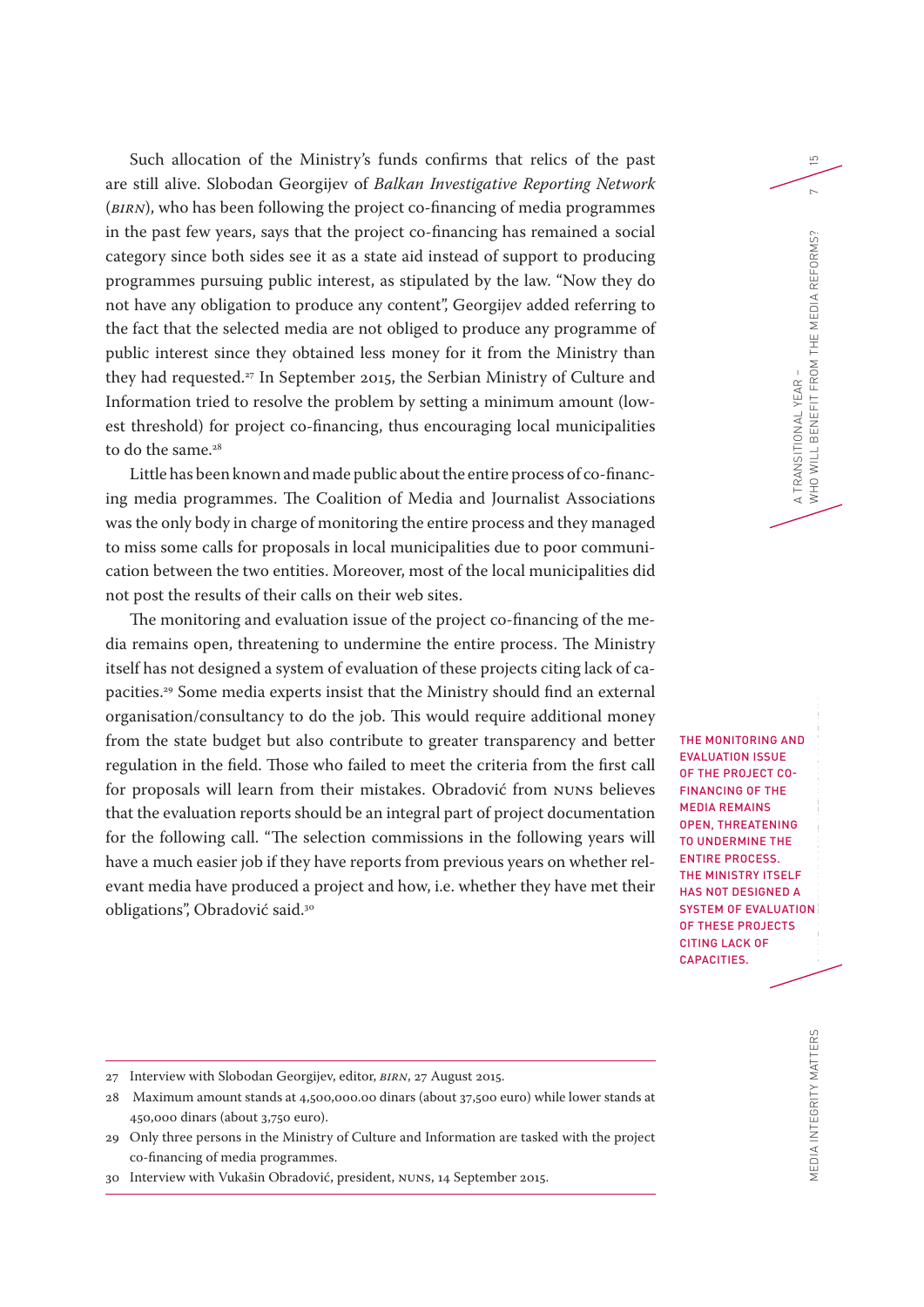## 2 THE POWER OF ADVERTISERS

In a country with a poor economy, some 1,447 media have long been highly dependent on advertising income to the point of survival. The media vulnerability is even higher as they do not have "efficient mechanisms to defend their integrity against powerful players in the advertising industry."31

The state institutions and companies have long been one of the biggest advertisers in the Serbian media market. The public enterprises proved to be so powerful that they sometimes even blackmailed the media to change editorial policy menacing to withdraw advertising.<sup>32</sup> On the other hand, certain media have a privileged position in the eye of public enterprises when it comes to advertising. One of the latest examples is the case of the state-owned Lottery, which paid the commercial *Pink* TV an advance in 2013 for advertising in 2014, acording to their financial report.33 Despite all this, the Serbian media market remains largely non-transparent in terms of both financial value and media consumption. Rough estimates, based on the research conducted by AGB Nielsen and Ipsos,<sup>34</sup> suggest it has varied in the past few years from 120-175 million euro per year.

Most of the money spent on advertising (between two thirds and three quarters) goes through professional media space buying agencies that are closely linked to the ruling political parties. "This link between political and economic interests is an efficient channel for exerting influence on media content."35 The *BIRN* 2014 research results show that one of the biggest media buying agencies (Right) was established by Goran Veselinović, member of the Central Committee of the Serbian Progressive Party and former employer of Aleksandar Vučić, now Prime Minister of Serbia.36 Slobodan Georgijev of *BIRN* says: "The one who controls the advertising market provides its party with huge

<sup>31</sup> Matić and Jovović, *Flash Report 5: Serbia*, 7 October 2014. Available at: http://mediaobservatory.net/radar/flash-report-5-serbia. Accessed 24 September 2015.

<sup>32</sup> Barlovac, "Medijske reforme na dugom štapu," *Balkan Insight*, 18 June 2013. Available at: http://www.balkaninsight.com/en/article/medijske-reforme-na-dugom-štapu. Accessed 24 September 2015.

<sup>33</sup> See regular annual financial report submitted by the Lottery to the Serbian Business Register. Available at: http://fi.apr.gov.rs/prijemfi/cir/Podaci\_Komplet\_1.asp?strSearch=- 17590987&kod=12da8cf059c549a03f711cf95b112e5096d452d0&godina=2013&pk\_zag=- 608228. Accessed 24 September 2015.

<sup>34</sup> Matić and Jovović, *Flash Report 5: Serbia*, 7 October 2014. Available at: http://mediaobservatory.net/radar/flash-report-5-serbia. Accessed 24 September 2015.

<sup>35</sup> Ibid.

<sup>36</sup> Georgijev and Đorđević, "Oglašavanje kao privatni posao vlasti," *Javno*, 27 March 2014. Available at: http://www.javno.rs/istrazivanja/oglasavanje-kao-privatni-posao-vlasti. Accessed 24 September 2015.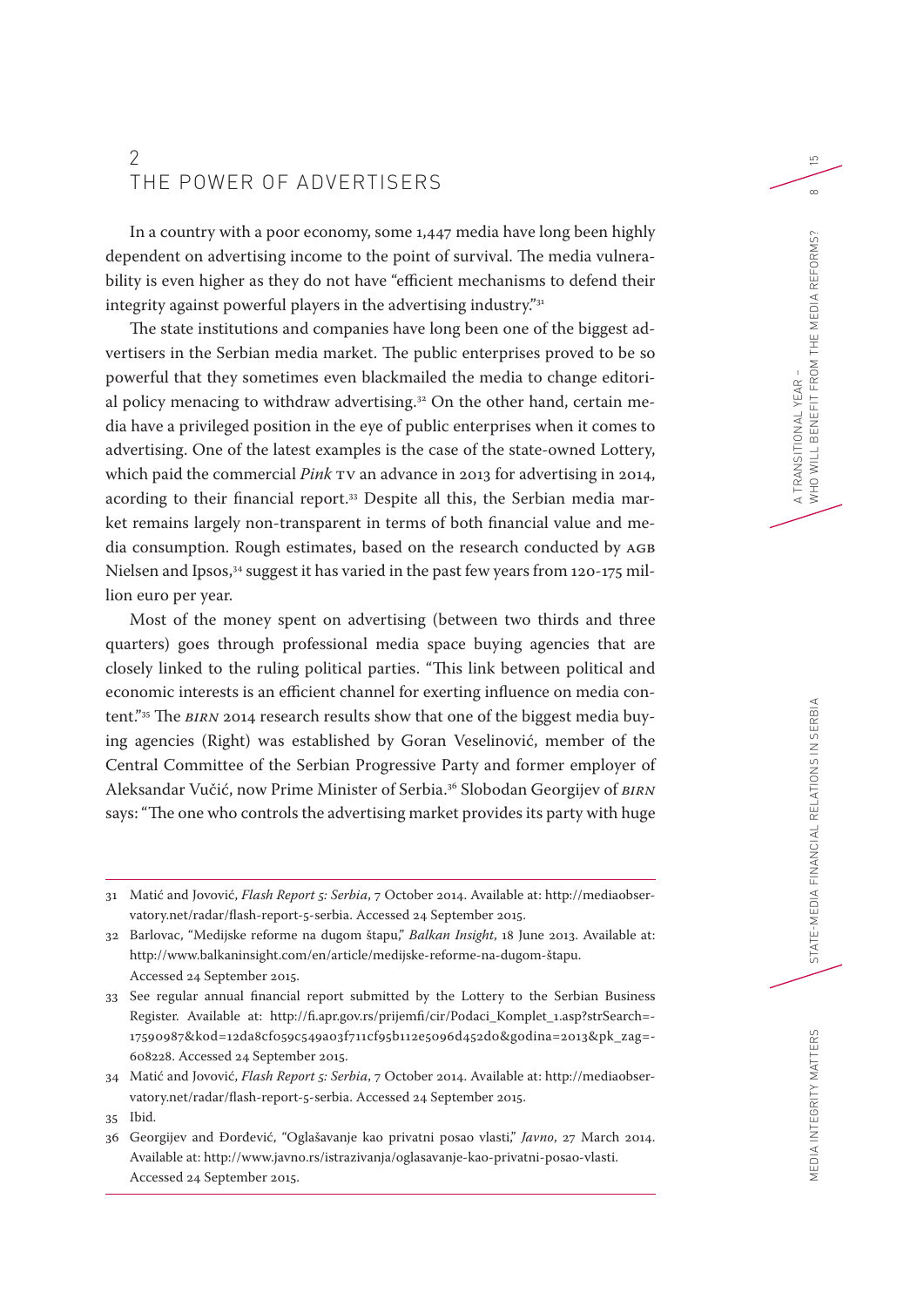amounts of money. This is possible since they control the media buying agencies and thus control the cash that goes from companies to the media." 37

Media advertising from public funds has been cited as problematic in several reports on media freedom and media integrity in Serbia, including the EU Progress Report published in October 2014. These remarks are in line with the 2011 Media Strategy until 2016, stipulating that all advertising state bodies should distribute their ads (public calls, vacancies, classifieds, etc.) in a public and non-discriminatory manner, in accordance with the public interest. "Advertising of the state or its agencies will be effectively governed by the rules of participation in public tenders, which are to prevent concentration of advertising budgets or their monopolization by certain media or advertising agency, and thus prevent potential state influence on the professional and financial integrity of the media", the strategy reads, adding that the state should also establish specific incentive measures, such as those relating to the obligation on public authorities to advertise in media within a procedure to buy directly from the public media, without the recourse to intermediaries.<sup>38</sup>

#### 2.1

#### WILL SERBIA SEE THE STATE ADVERTISING REGULATED?

There were high hopes that the new Law on Advertising will regulate the field, as it was envisioned in the Media Strategy. However, at the time of writing this report, the draft law was still sitting in a drawer even after a public debate had been held on it in January 2015.39 Moreover, the existing draft law does not resolve the issue of state advertising in the media because the Ministry of Trade, Tourism and Telecommunications in charge of drafting the law decided that the law does not apply to "public information carried out by national authorities or other public authorities, within the carrying out of their official duties (e.g. public calls, information, public awareness campaigns and the like)", the draft law reads. It also fails to define political advertising as advertising.

If adopted, the draft law would put media reform in jeopardy because local governments will be able to divert funds aimed at financing public interest to TV/radio advertising. Obradović is not optimistic as he does not believe in good faith of the state to just give up the influence it used to enjoy for two decades. "I am also not one of those who think that we have a mature democratic government that has finally realised that the media should be free and made integral part of a democratic process. I would rather say that the state is trying to

37 Interview with Slobodan Georgijev, editor, *BIRN*, 27 August 2015.

MEDIA INTEGRITY MATTERS STATE-MEDIA FINANCIAL RELATIONS IN SERBIA THERE WERE HIGH HOPES THAT THE NEW LAW ON ADVERTISING WILL REGULATE THE FIELD, AS IT WAS ENVISIONED IN THE MEDIA STRATEGY. HOWEVER, THE DRAFT LAW DOES NOT RESOLVE THE PROBLEM OF STATE ADVERTISING.

A TRANSITIONAL YEAR –

WHO WILL BENEFIT FROM THE MEDIA REFORMS? 9

A TRANSITIONAL YEAR -<br>WHO WILL BENEFIT FROM THE MEDIA REFORMS?

 $\overline{D}$ 

 $\sigma$ 

<sup>38</sup> Strategy of the Development of the Public Information System in the Republic of Serbia until 2016, September 2011. Available at: http://www.paragraf.rs/propisi/strategija\_razvoja\_sistema\_javnog\_informisanja\_u\_republici\_srbiji\_do\_2016.html. Accessed 30 September 2015.

<sup>39</sup> After compiling this report, the draft law was approved by the government and submitted to the parliament. It is available at http://www.parlament.rs.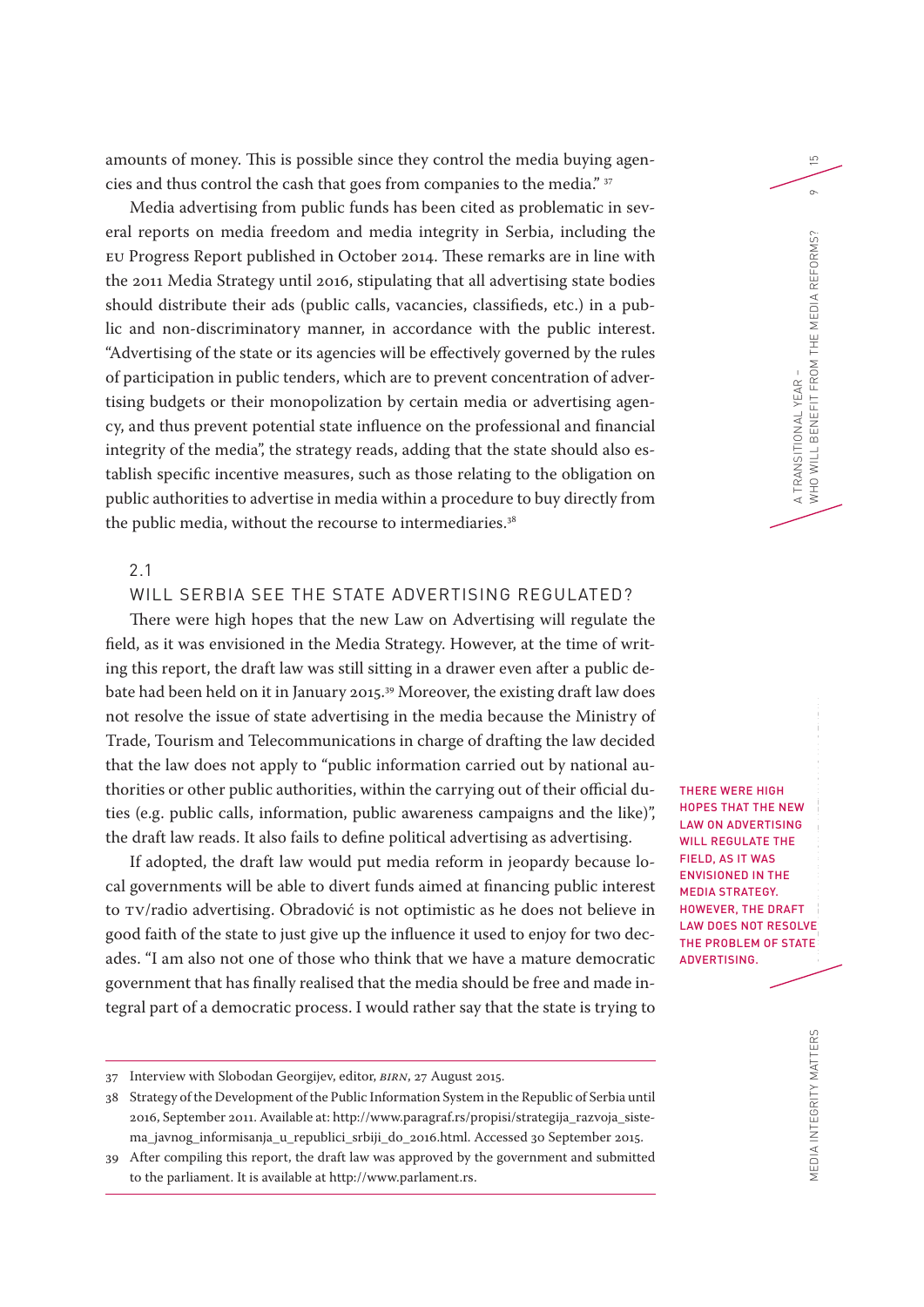find ways to compensate for the loss incurred by prohibiting the funding from the budget and the state's withdrawal from media ownership", Obradović said.<sup>40</sup>

The lack of transparency of advertising that comes from public funds along with unjustified preferential treatment of the so-called "suitable media" threatens to jeopardise media integrity. However, according to the 2014 Law on Public Information and Media, all media are obliged to be registered in the Media Register run by the country's Business Registers Agency (SBRA). In addition to this, all state bodies, institutions and companies are due to submit reports on public funds that were allocated to media. Although the process was still underway while this report was being compiled, it can be said that it raises hope of introducing more transparency in this grey zone.

Meanwhile, the Anti-Corruption Council is working on a report on state advertising in the media in an attempt to determine the size of this market in the country, which no one else has done before. The report covers a sample of 140 ministries, government agencies, and public enterprises at all levels: local, regional, and national. This also raises hope of shedding some light in this area.

## 3 INDEBTED PETS OF THE STATE

The latest report on media issued on 20 February 2015 by the Serbian Anti-Corruption Council has shown that the state or political parties' control over media has remained in force through other means.<sup>41</sup> In addition to the state's control of media through ownership structures, advertising and budget subsidies, it has now found more sophisticated forms of influencing media. These include various sorts of allowances, write-offs or special treatment of the media regarding the payment of fees and tax to the state and regulatory bodies, Regulatory Agency for Electronic Communications and Postal Services (RATEL) and Regulatory Authority for Electronic Media (REM). The report consequently comes to a conclusion that all the efforts invested so far to ensure media integrity will unlikely contribute to better media in Serbia.

The Council found the yardstick doesn't equally apply to all taxpayers from the media sector. This means that one tax debtor can have its account blocked for a very small amount, while another owing millions could be tolerated. For example, the weekly paper *Kikindske* had their account blocked in December 2014 due to 'unpaid' income tax that had been mistakenly calculated to over 600,000 dinars (about 5,000 euro). On the other hand, *Pink* TV was untouched albeit owing millions of euro. This raises questions as to who, why and under

MEDIA INTEGRITY MATTERS STATE-MEDIA FINANCIAL RELATIONS IN SERIES IN ADDITION TO THE STATE'S CONTROL OF MEDIA THROUGH **OWNERSHIP** STRUCTURES, ADVERTISING AND BUDGET SUBSIDIES, IT HAS NOW FOUND MORE SOPHISTICATED FORMS OF INFLUENCING MEDIA. THESE INCLUDE VARIOUS SORTS OF ALLOWANCES, WRITE-OFFS OR SPECIAL TREATMENT OF THE MEDIA REGARDING THE PAYMENT OF FEES AND TAX TO THE STATE AND REGULATORY BODIES.

A TRANSITIONAL YEAR –

WHO WILL BENEFIT FROM THE MEDIA REFORMS? 10

A TRANSITIONAL YEAR -<br>WHO WILL BENEFIT FROM THE MEDIA REFORMS?

 $\overline{5}$ 

 $\supseteq$ 

<sup>40</sup> Interview with Vukašin Obradović, president, NUNS, 14 September 2015.

<sup>41</sup> ACC, *Izveštaj o vlasničkoj strukturi i kontroli medija u Srbiji*, 2015. Available at: http://www. antikorupcija-savet.gov.rs/izvestaji/cid1028-2751/izvestaj-o-vlasnickoj-strukturi-i-kontroli-medija-u-srbiji. Accessed 14 October 2015.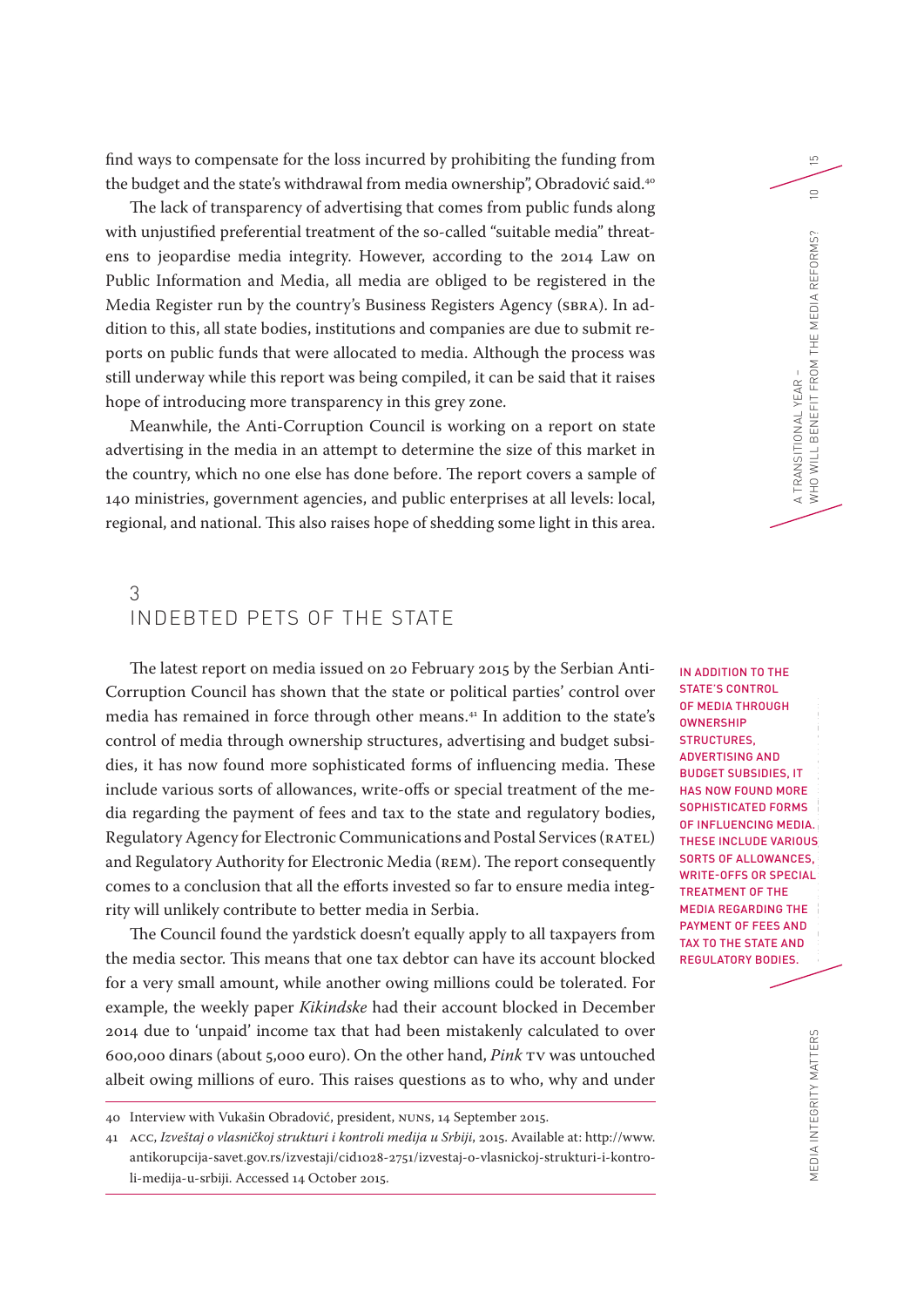what conditions is allowing such collection and delayed collection of tax revenue. According to the Anti-Corruption Council, "this phenomenon is often interconnected with ownership structure and editorial policy of specific media, and the closer media owners are to politicians, the broader the spectrum of possible benefits is and the more liabilities to the state are being avoided and postponed."42

Based on the data obtained from the Tax Administration within the Ministry of Finance, the public enterprise "Emisiona tehnika i veze", REM and RATEL, the Council found that the total debt amounts in approximately 26 million euro.<sup>43</sup> *Pink* TV's debt was the first one analysed by the Council in terms of the amount of its publicly stated debt against its real debt, its debt structure and the way in which the re-programming of the debt was approved. The Council established that the tax debtor *Pink* TV does not respect the signed re-programming schedules; it is late with the payment of the set instalments and interest disbursements, and that the state has tolerated such lack of discipline.<sup>44</sup> Later on, in February 2015, the Pink International Company issued a media statement informing the public that it had settled its state debt by paying off 500 million dinars (about 4.1 million euro) in taxes. Therefore, it does not come as a surprise that *Pink* TV's editorial policy is in line with the current ruling elites. One of the examples was seen during the 2014 floods when this private station was the only one to get an exclusive right to have a live broadcast from the flood hit areas.

In addition to Pink, the Council also found that Borba Company, Borba Printing House, *RTS* and the daily newspaper *Večernje novosti* enjoyed similar privileged treatment. According to the Anti-Corruption Agency, the letter sent by the director and editor of *Večernje novosti* to the Tax Administration within the Ministry of Finance probably sums up this phenomenon best. The letter stated that *Večernje novosti* is not paying out the instalments determined within the reprogramming scheme because such was the instruction received from the Serbian Prime Minister. Interestingly enough, in June 2015, the Tax Administration issued a report on the largest debtors and a few media were listed: *Borba* (1,857,196,687 dinars – 15.4 million euro), *Večernje novosti* (313,165,897 dinars – 2.6 million euro), *RTS* public service broadcaster (231,442,687 dinars – 1.9 million euro), *Pink* (80,173,012 dinars – 668,246 euro).45

<sup>42</sup> Ibid, p. 56.

<sup>43</sup> Ibid, p. 195.

<sup>44</sup> Ibid, p. 150.

<sup>45</sup> See Tax Administration Office, Lists of largest debtors dated 31 March 2015. Available at: http://www.poreskauprava.gov.rs/biro-za-informisanje/novosti/2472/spiskovi-najvecihduznika-na-dan-31032015-godine.html. Accessed 23 September 2015.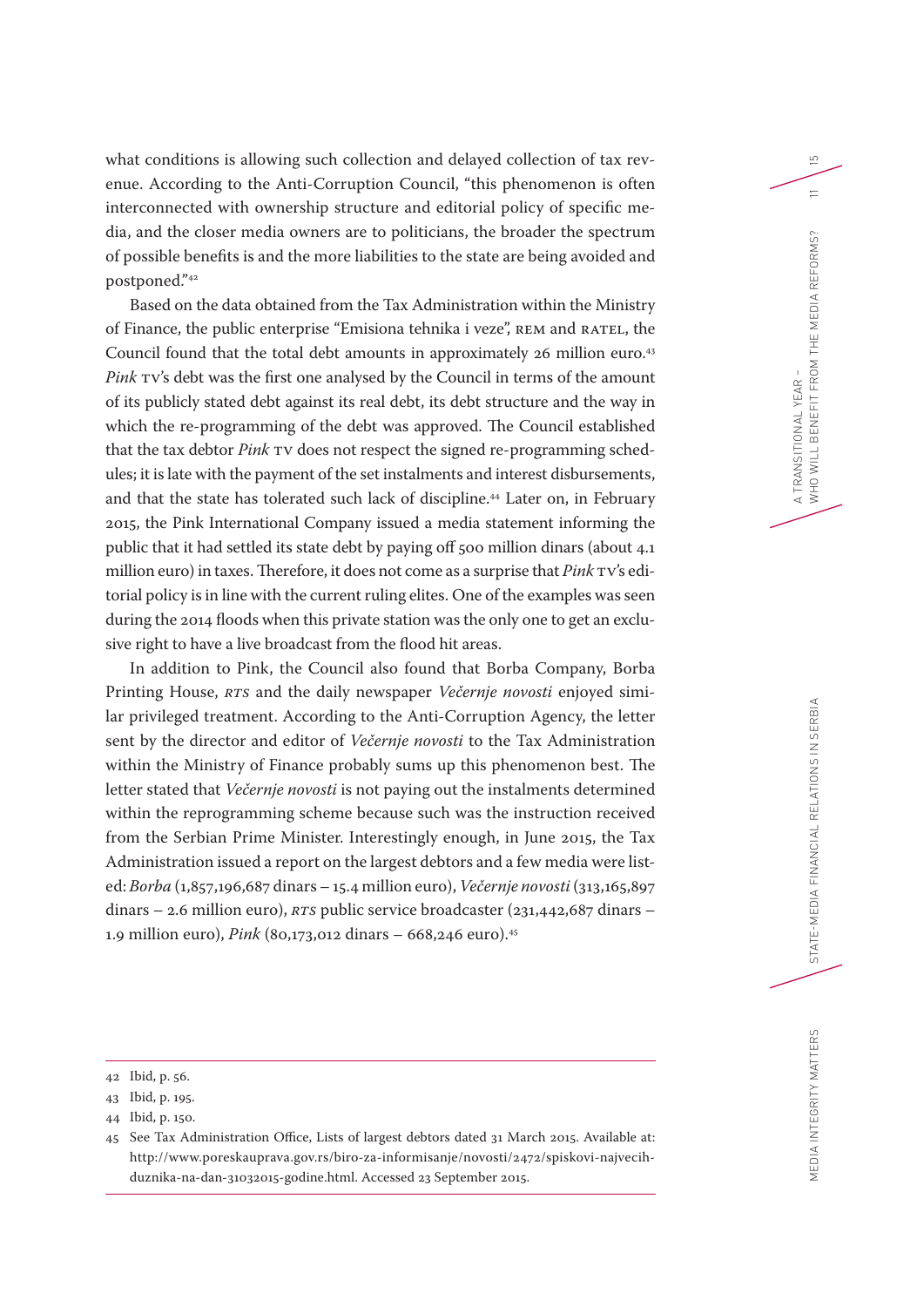*Table 2* THE LARGEST TAX DEBTORS AMONG THE MEDIA (ON 31 MARCH 2015)

| <b>IMEDIA</b>                    | AMOUNT (EUR) | AMOUNT (RSD)  |
|----------------------------------|--------------|---------------|
| <b>BORBA</b>                     | 15.400.000   | 1,857,196,687 |
| VEČERNJE NOVOSTI                 | 2.600.000    | 313,165,897   |
| RTS (PUBLIC SERVICE BROADCASTER) | 1.900.000    | 231.442.687   |
| <b>PINK</b>                      | 668.246      | 80,173,012    |

Source: Tax Administration Office, Lists of largest debtors dated 31 March 2015.<sup>46</sup>

When it comes to regulatory bodies, RATEL and REM, some media are allowed to be late paying fees to them, while others can be easily blocked and shut down, as it was the case with *Avala* TV in 2012. Transparency Serbia was trying to answer the question on whether the money the regulatory bodies are getting from the media for licences goes back to the media through tenders to finance non-commercial activities pursuing public interest. The 2015 Transparency Serbia report found that there was no correlation between the two. In addition to this, it found that "supervising the work of the regulator is not efficient enough to guarantee that funds will be used in the best possible way; imprecisely defined purpose of financing media programmes from the budget results in a lack of guarantees that sufficient resources will be allocated to fulfil the purpose, thus creating dissatisfaction amongst the media and the public."47

## 4 CONCLUSIONS

The outflow of money from state/public funds to the media has for years been unreasonable and non-transparent. Therefore, the ultimate goal of the ongoing media reforms is to introduce certain control and transparency through privatisation of state-owned media and introduce co-financing of media projects pursuing public interest.

The mere fact that the majority of stakeholders are talking about project co-financing of "media" instead of "media programmes" shows that it would take some time for them to change their mindset regarding this concept of funding content pursuing the public interest.

The state has had plenty of time to revise its policy measures and predict many of the problems having emerged on the way, but it failed to do so. This raises questions as to whether the entire media reform is conducted only for

MEDIA INTEGRITY MATTERS STATE-MEDIA INTEGRITY WAT IN SERIES THE MERE FACT THAT THE MAJORITY OF STAKEHOLDERS ARE TALKING ABOUT PROJECT CO-FINANCING OF "MEDIA" INSTEAD OF "MEDIA PROGRAMMES" SHOWS THAT IT WOULD TAKE SOME TIME FOR THEM TO CHANGE THEIR MINDSET REGARDING THIS CONCEPT OF FUNDING CONTENT PURSUING THE PUBLIC INTEREST.

A TRANSITIONAL YEAR –

 $\overline{D}$ 

 $\supseteq$ 

<sup>46</sup> Available at: http://www.poreskauprava.gov.rs/biro-za-informisanje/novosti/2472/spiskovi-najvecih-duznika-na-dan-31032015-godine.html. Accessed 20 October 2015.

<sup>47</sup> Transparency Serbia, *Tok medijskog novca preko budžeta i položaj Regulatora elektronskih medija*, July 2015. Available at: http://www.transparentnost.org.rs/images/stories/inicijativeianalize/Tok%20medijskog%20novca%20i%20polozaj%20Regulatora%20elektronskih%20medija,%20jul%202015.pdf. Accessed 25 September 2015.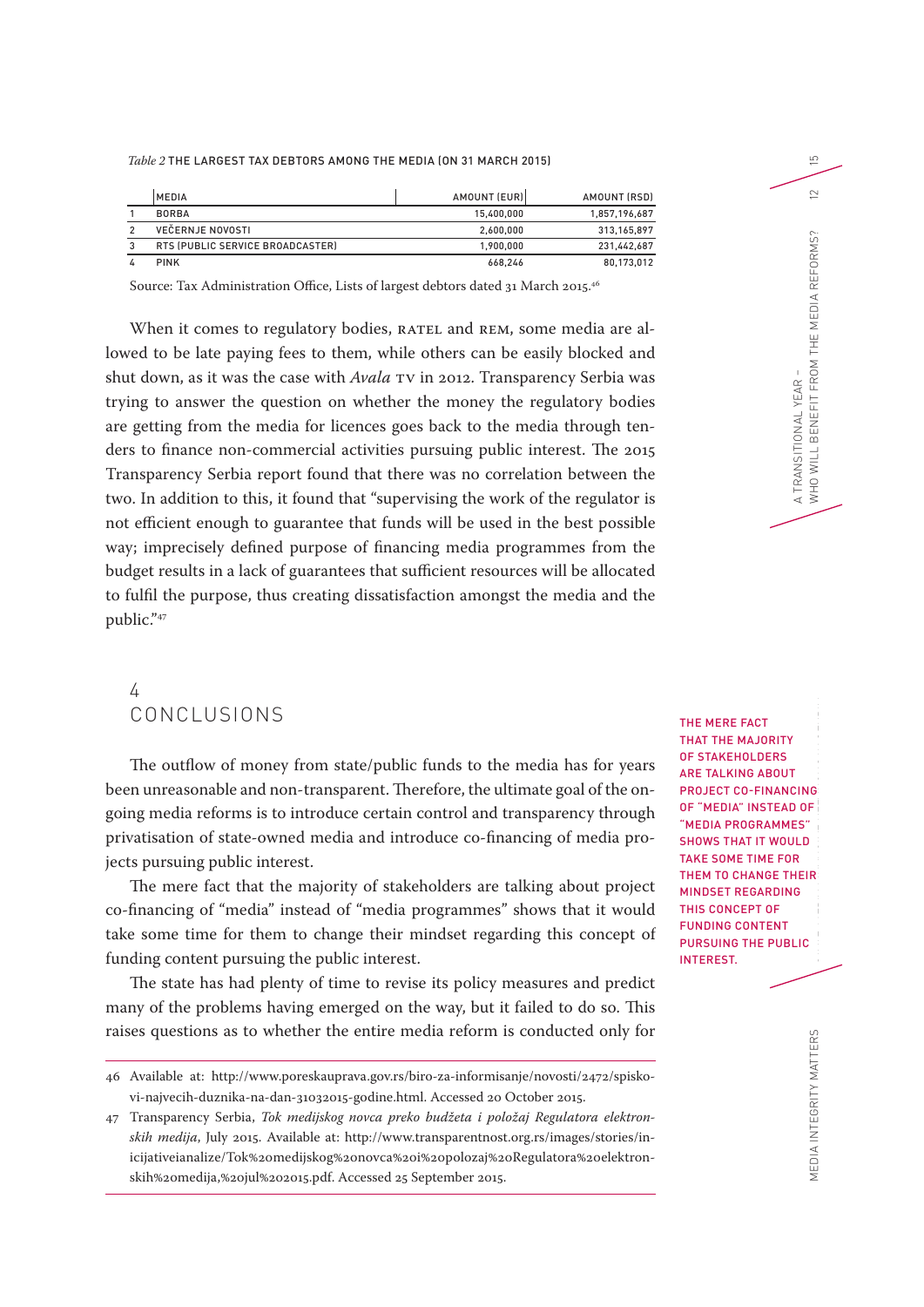the sake of ticking certain boxes imposed by Brussels on Serbia's EU path. It also raises the question of who the victim of this process is. Media integrity seems to be the No. 1 candidate. Even after the second round of media privatisation, Serbia will have too many media which will be forced to fight for limited advertising money leaving the public interest behind. Poorly done so far, with no proper checks of new media owners and designed mechanisms for overseeing their future activities, the media privatisation has also put media integrity in danger. Furthermore, the public interest is also at stake. Instead of having it secured and guaranteed through the co-financing of media programmes in public interest, the general public turned out to be the final victim. People living in smaller towns outside the Belgrade area are irreversibly harmed by this because information about local problems has been fading away. Minority communities are also facing deprivation of their rights enshrined in the Constitution.

The shocking revelation of the Anti-Corruption Council's report from February 2015 that nothing has changed since their 2011 report and that the state has only shifted to more sophisticated forms of influencing the media, is not encouraging. The new draft Law on Advertising is only contributing to this. So, who could be the winner? Maybe only big private media with good political ties will take advantage of the fewer players on the media market.

All of this raises fear that these problems are not only due to the so-called transitional year, but also lack willingness on the part of the state to carry out media reforms thoroughly.

## 5 RECOMMENDATIONS

- 1. The Ministry of Culture and Information should assess the situation on the media market, the citizens' needs and what kind of media programming (content) is missing. Based on that, it should conduct an analysis of the effects of the project co-financing every year and then establish the criteria for a new call.
- 2. Journalists' associations should compile a list of knowledgeable experts and train them to be members of the commissions tasked with deciding on the distribution of public funds for project co-financing of media programmes of public interest.
- 3. Local self-governments should make the process of co-financing transparent by publishing all information related to the call for proposals and its results on their web site, and introducing lower thresholds to prevent the practice of granting too little funds to too many projects.
- 4. All media should make public the information about all public funding they receive. Equally, all state institutions and public companies should make public the information about each and all funding allocated to the media.

THE SHOCKING REVELATION OF THE ANTI-CORRUPTION COUNCIL'S REPORT FROM FEBRUARY 2015 THAT NOTHING HAS CHANGED SINCE THEIR 2011 REPORT AND THAT THE STATE HAS ONLY SHIFTED TO MORE SOPHISTICATED FORMS OF INFLUENCING THE MEDIA, IS NOT ENCOURAGING.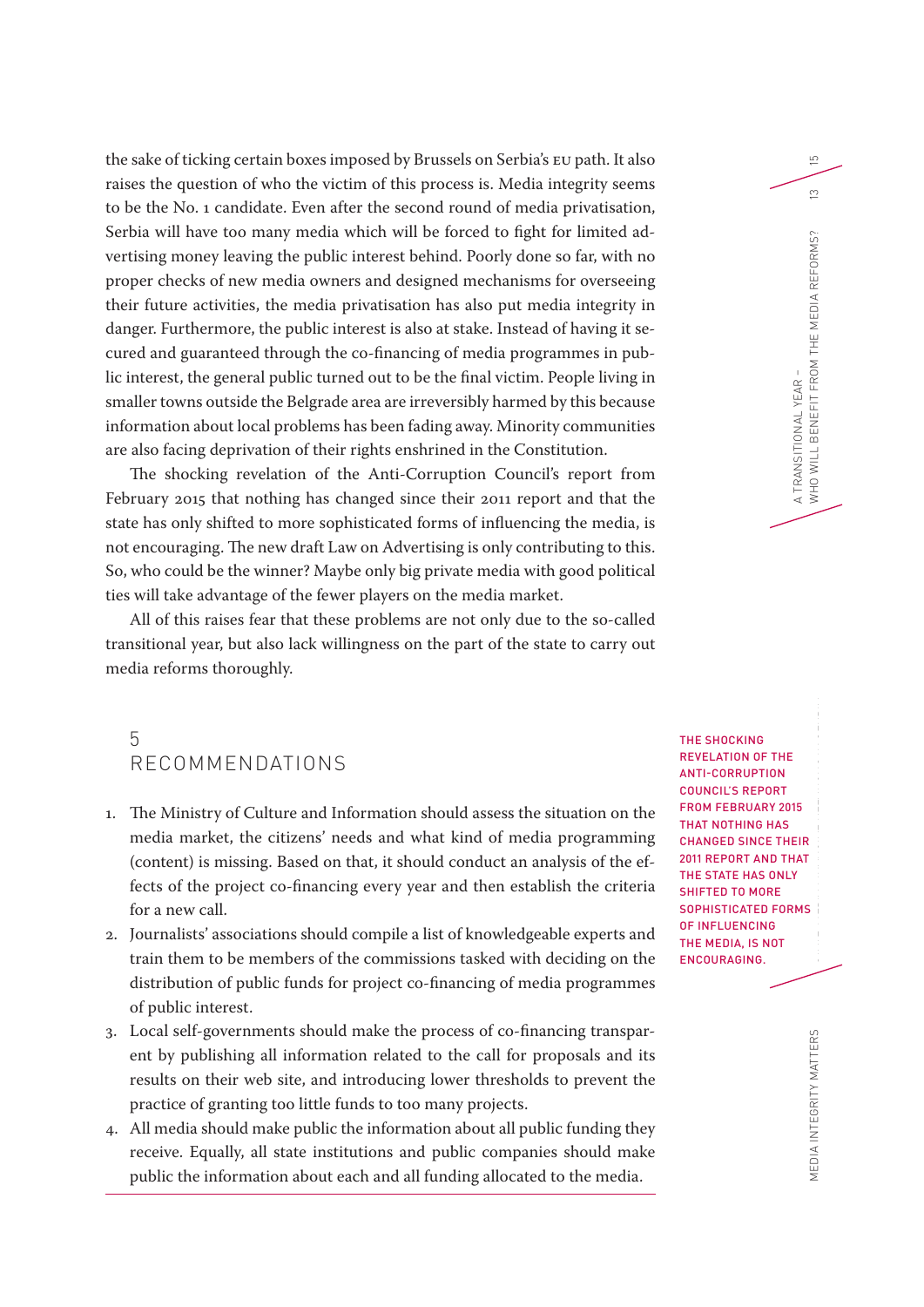5. Media-tax debtors and those not paying fees to regulatory bodies should not be allowed to apply for project co-financing from the state budget or gain advertising from the state/public bodies and companies.

#### BIBLIOGRAPHY

- Anti-Corruption Council of the Government of the Republic of Serbia (ACC), *Izveštaj o vlasničkoj strukturi i kontroli medija u Srbiji*, Belgrade, 2015. Available at: http:// www.antikorupcija-savet.gov.rs/izvestaji/ cid1028-2751/izvestaj-o-vlasnickoj-struk turi-i-kontroli-medija-u-srbiji. Accessed 14 October 2015.
- Anti-Corruption Council of the Government of the Republic of Serbia (ACC), *Izveštaj o pritiscima i kontroli medija u Srbiji*, Belgrade, 2011. Available at: http://www. antikorupcija-savet.gov.rs/Storage/ Global/Documents/mediji/IZVESTAJ%20 O%20MEDIJIMA,%20PRECISCENA%20 VERZIJA.pdf. Accessed 14 October 2015.
- Association of Independent Electronic Media (ANEM), *Prilog ANEM-a za javnu raspravu o nacrtu Zakona o oglaša vanju*, February 2015. Available at: http://anem.rs/sr/aktivnostiAnema/ AktivnostiAnema/story/17164/PRILOG+ ANEMA+ZA+JAVNU+RASPRAVU+O+NAC RTU+ZAKONA+O+OGLAŠAVANJU+.html. Accessed 14 October 2015.
- Barlovac, B., "Medijske reforme na dugom šta pu," *Balkan Insight*, 18 June 2013. Available at: http://www.balkaninsight.com/en/ar ticle/medijske-reforme-na-dugom-štapu. Accessed 24 September 2015.
- BIRN Serbia, *Konkursno finansiran je medija*, September 2014. Available at: http://birnsrbija.rs/wp-con tent/uploads/2015/04/KONKURSNO-FINANSIRANJE-MEDIJA1.pdf. Accessed 25 September 2015.
- BIRN Serbia, *Izveštaj o finansiranju medi ja iz budžeta lokalnih samoupra va 2013*. Available at: http://birnsrbi ja.rs/wp-content/uploads/2015/05/

BIRN-Izveštaj-o-finansiranju-medija-izbudžeta-lokalnih-samouprava-smanjen. pdf. Accessed 30 September 2015.

- Georgijev, S. and Đorđević, A., "Oglašavanje kao privatni posao vlasti," *Javno*, 27 March 2014. Available at: http:// www.javno.rs/istrazivanja/oglasavan je-kao-privatni-posao-vlasti. Accessed 24 September 2015.
- Government of the Republic of Serbia, Strategija razvoja sistema javnog infor misanja u Republici Srbiji do 2016. go dine, *Slu žbeni glasnik* RS, No. 75/2011, Belgrade, 2011.
- Matić, J., *Soft Censorship: Strangling Serbia's Media*, WAN-IFRA, Paris, 2013, p. 25. Available at: https://www.google.rs/ search?client=safari&rls=en&q=Soft +Censorship:+Strangling+Serbia's+ - Media&ie=UTF-8&oe=UTF-8&gws\_ rd=cr&ei= Wt0e Vrit L oWVUa6eu4AC. Accessed 14 October 2015.
- Matić, J. and Jovović J., *Flash Report 5: Serbia*, 7 October 2014. Available at: http://me diaobservatory.net/radar/flash-report-5 serbia. Accessed 14 October 2015.
- Matić, J. and Valić Nedeljković, D., *Privatisation of minority language media in Serbia: Liberation or disappearance?*, Ljubljana, Peace Institute, 2015. Available at: http://mediaobservatory.net/radar/ privatisation-minority-language-me dia-serbia-liberation-or-disappearance. Accessed 14 October 2015.
- Transparency Serbia, *Tok medijskog nov ca preko budžeta i položaj Regulatora elektronskih medija*, Belgrade, July 2015. Available at: http://www.trans parentnost.org.rs/images/stories/